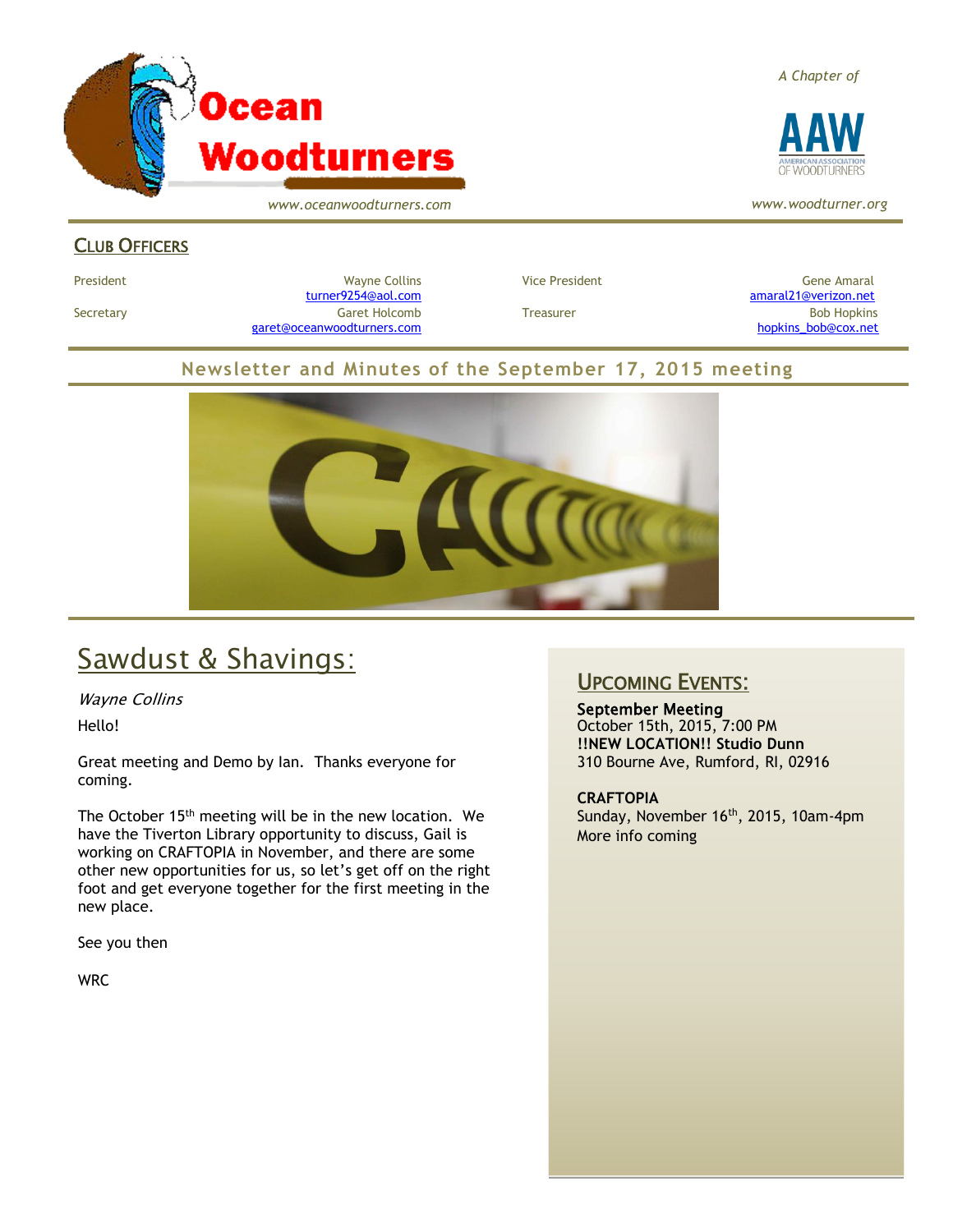## Secretary's Notes

Garet Holcomb

Our next meeting (Oct.  $15<sup>th</sup>$ ) will be in the new location! Please follow the Yahoo group and let us know if you have any questions. Hope to see you there!

## Treasurer's Report

### Bob Hopkins

Current total is \$857.90. Some "lost" funds from PayPal are in the process of being claimed and will be added to the Club's balance.

You can pay your dues directly from the website at<http://www.oceanwoodturners.com/dues.cfm>

Dues: Club dues are \$25 annually. For members who wish to have a printed Newsletter mailed to them monthly, there is an annual charge of \$5 to cover postage, payable with club dues. All payments should be mailed to: Bob Hopkins 48 Tilbury Drive, Bristol, RI 02809

## Meeting Minutes – Old Business

Wayne opened the meeting with 21 members and 1 guest present

New member – Welcome James Simoneau from Coventry!

Equipment/Move - A few of the items have been accounted for by members so they can be transferred to the next facility. Garet took the PA speaker, Wayne took the two Jet lathes, and Mike Murray has the library. Our first meeting in the new location will be October 15th.

Open turning – We're hoping to re-establish the Open Turning nights in the new location. Generally, it's the first Thursday of the month. Stay tuned for more info.

Cloud Hills – Thanks again to Bill Smith for setting up and hosting our Club meeting last month at Clouds Hill and his home. There is more discussion about Clouds Hill supplying wood for OWT to turn for sale in the Clouds Hill gift shop. Dan Dragon says that any Club member is welcome to claim cut wood from Clouds Hill. Contact Dan if you're interested.

Nametags – Once we get into the new location we'll need to get the nametags updated for use at meetings.

Shirts – Shirts are in. If you placed and order, please see Craig V. to settle up.

CRAFTOPIA – We'd like to set up a demo/gallery event for Gail's studio at Hope Artise in November. More info to come, please watch the Yahoo group.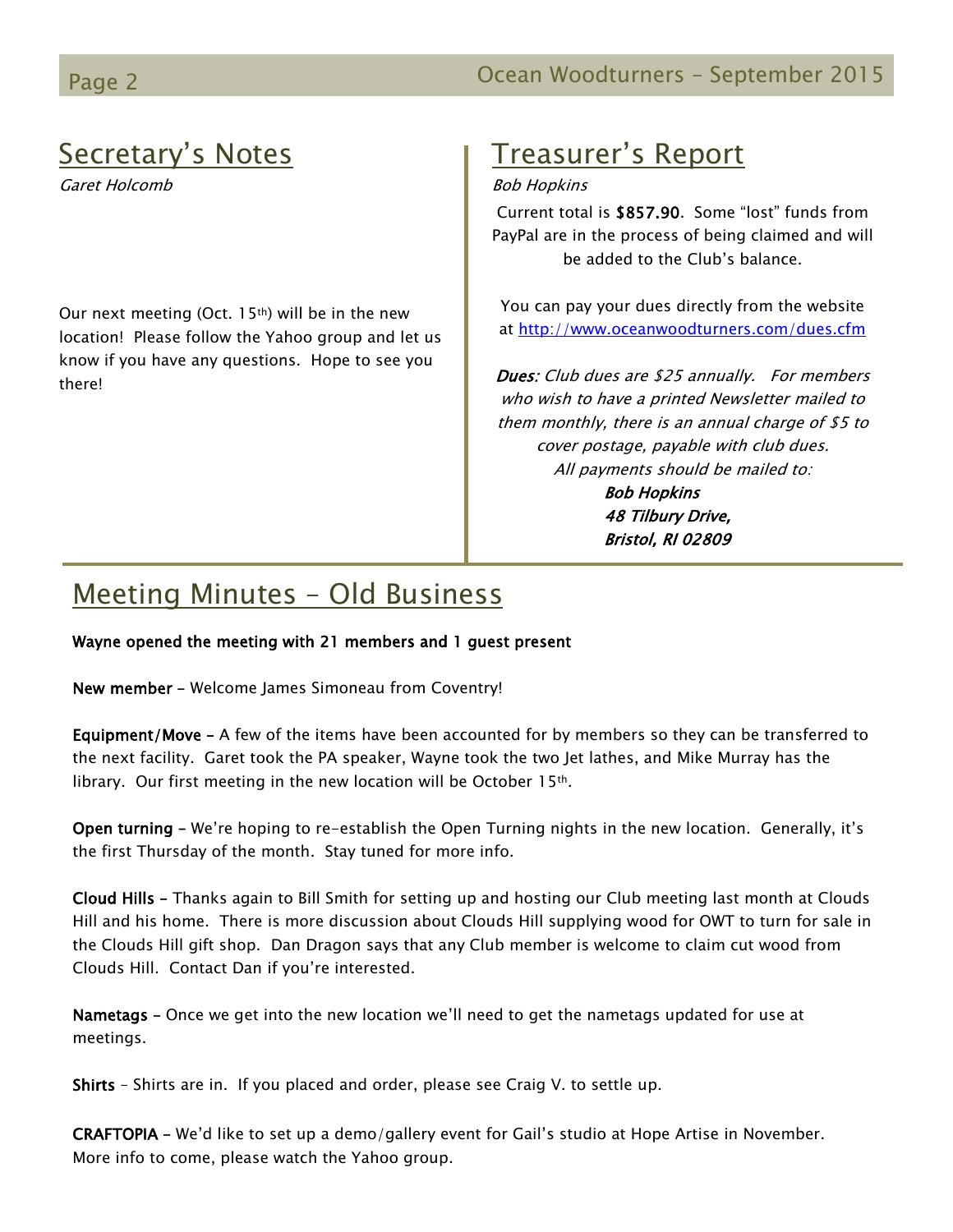## Page 3 Ocean Woodturners – September <sup>2015</sup>

### Meeting Minutes – New Business

Tiverton Library – The Tiverton Library has display/gallery space available. The spaces are three 4'x4'x14" and two 2'x5'x5'. They are interested in having us display for a month or two. Contact Wayne if you have pieces you like to show. There is also the possibility of doing a live public demo on the Library patio in the spring.

Free wood – A lady in Warwick has a source of free Maple, in the form of a fallen tree. The tree is located 30 feet down a ravine and will need to be retrieved. If interested, contact Wayne and we might set up a group effort to retrieve the wood. Wayne will go and take photos.

Equipment Sale – Linda Arthur of Upton, MA. Is selling her late husband's woodturning equipment and wood. If you're interested, please contact Linda directly at [lindaarthur@charter.net.](lindaarthur@charter.net)

## **Show and Tell**



Mike Murray

Tinted maple vessels with tarnished silver leaf accent





Multi-axis goblet, and seashell ornaments with finials





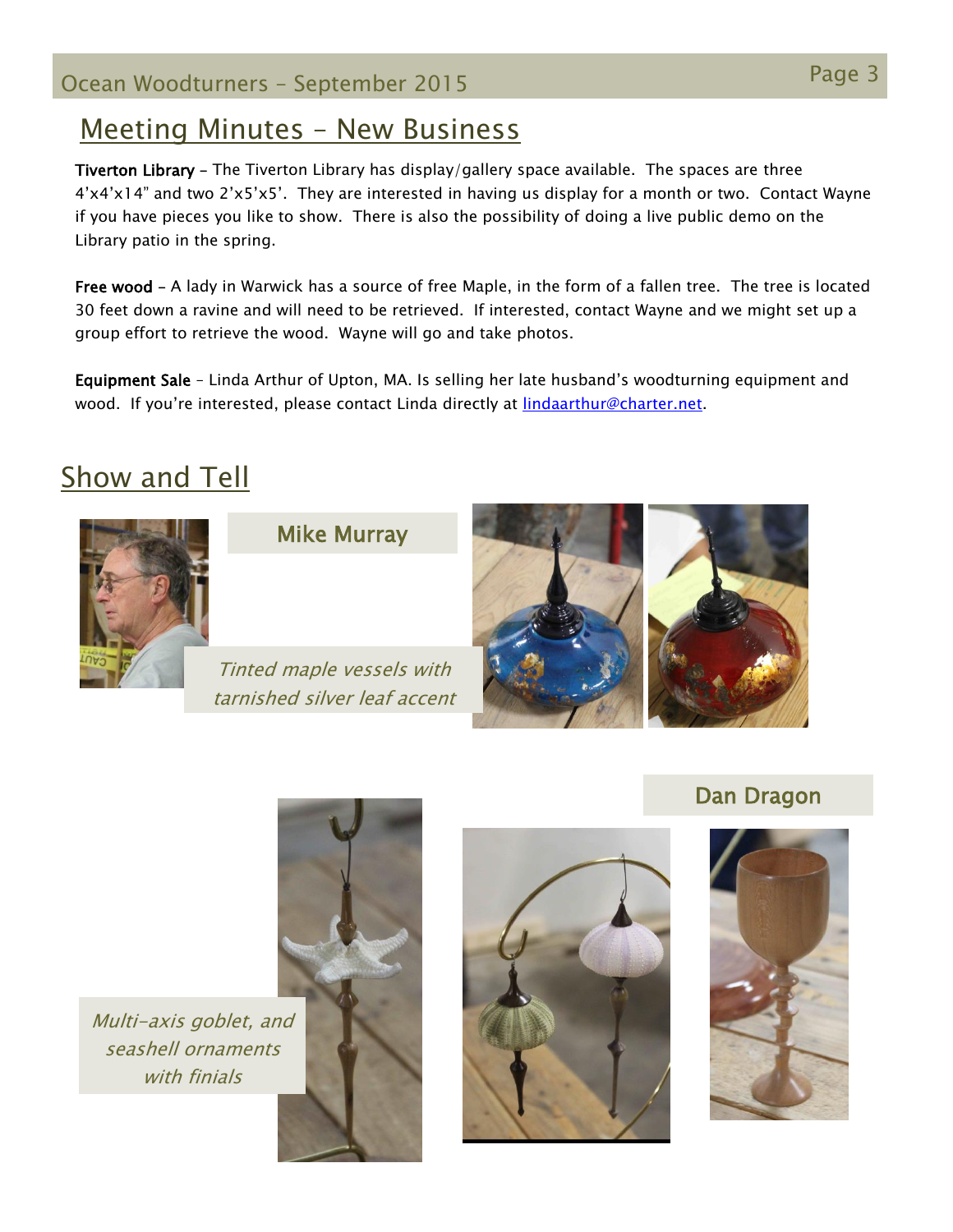

Mike's Ash and Padauk captive ring wedding goblet, with celtic knot detail, for his daughter's wedding. Also, a Dogwood crotch natural edge bowl



Open segmented bowl, Oak and Maple



Bowl bottom segmented detail

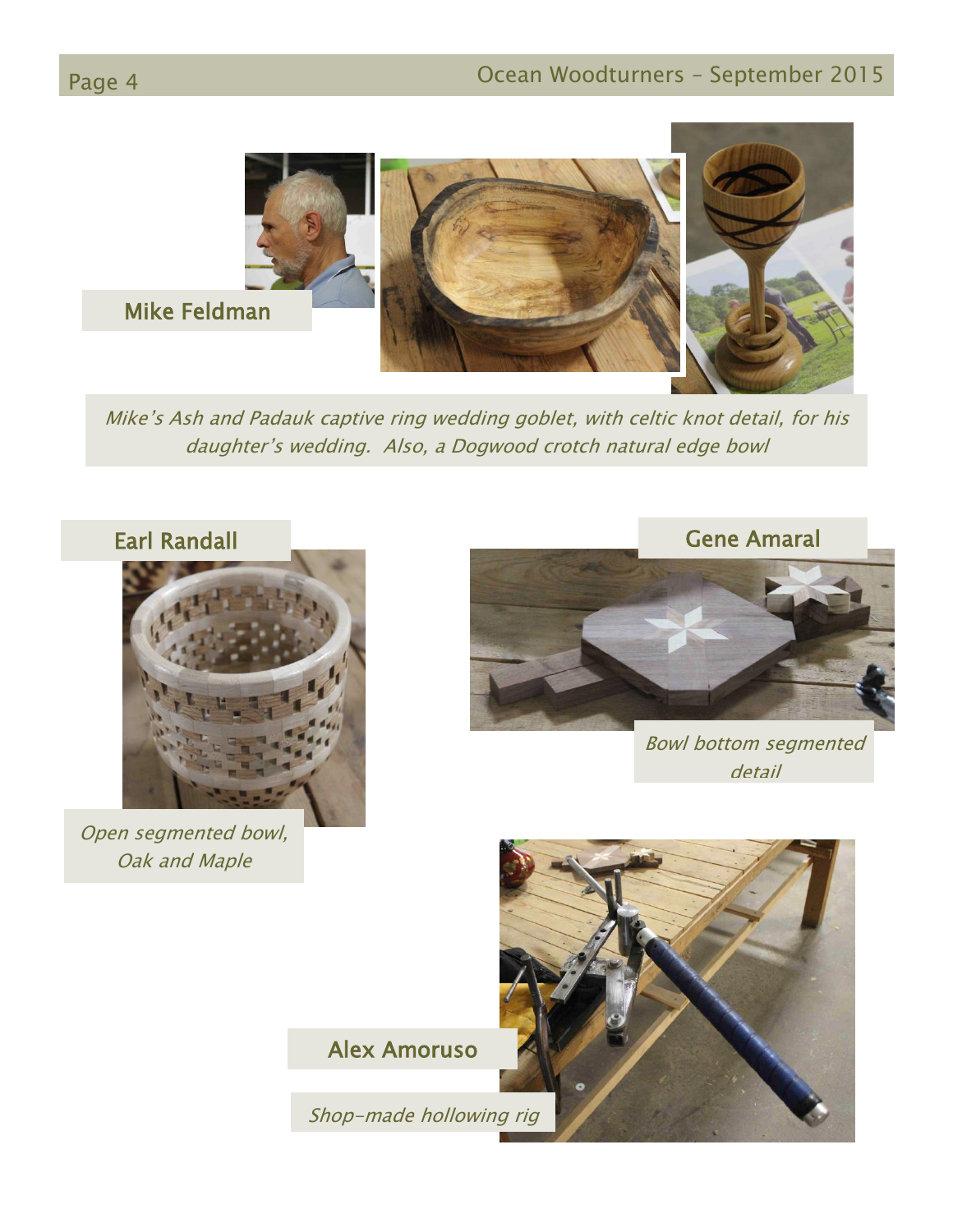## Page 5 Ocean Woodturners – September <sup>2015</sup>



### KEESEH STUDIOS IS CLOSING

After seven years at the Rice Street location, Asher Dunn has announced that Keeseh Woodshop will be closing so that he can pursue his furniture design business. Our first meeting in the new location will be Thursday, October 15<sup>th</sup>:

> 310 Bourne Ave Rumford, RI, 02916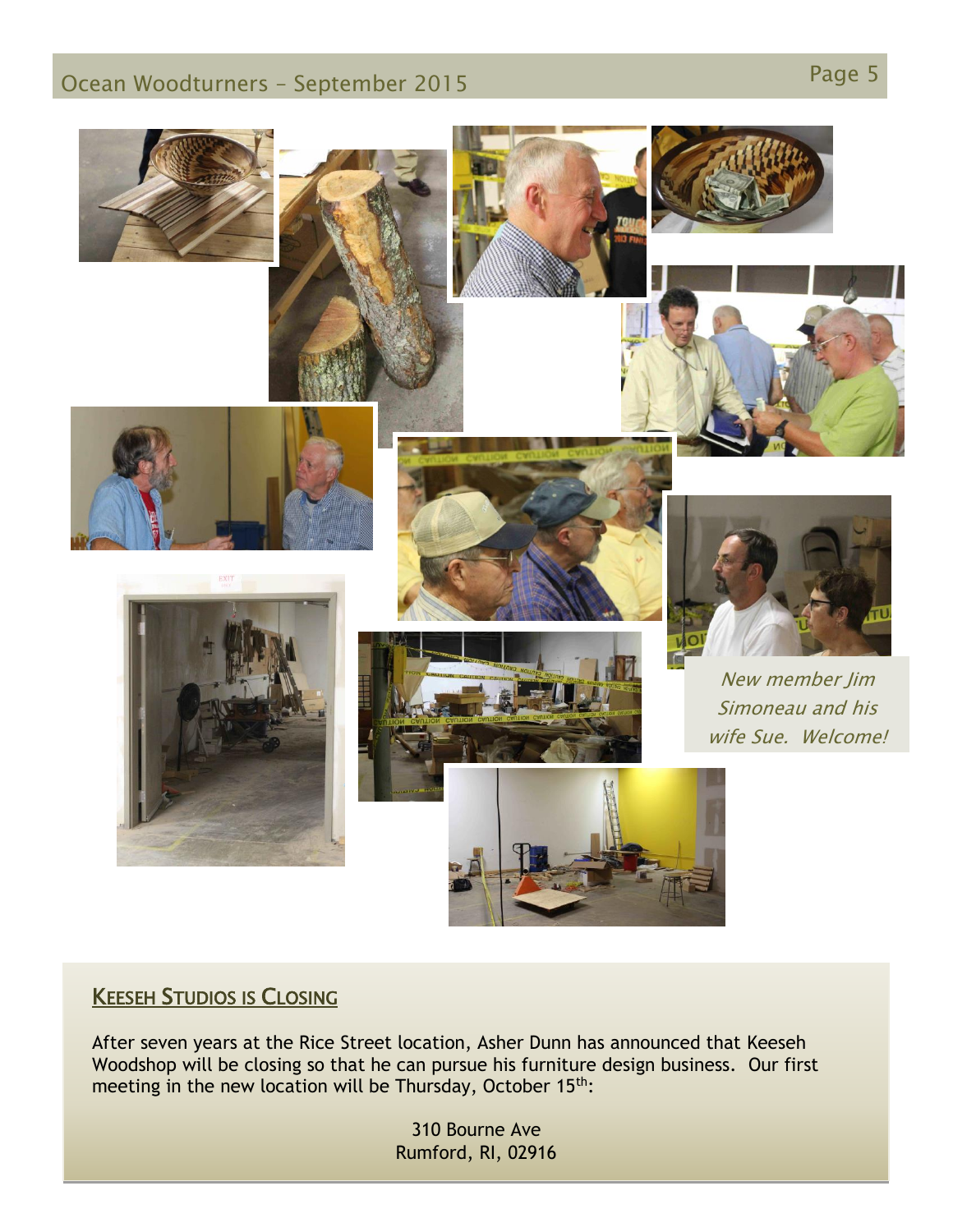# Demonstration



### Ian Manley Demonstrates his method for adding turned bases to wine glasses

Ian spruces up store-bought wine glasses by replacing the glass stem with a turned and finished piece of wood, for a unique and elegant look. This method works well with very inexpensive glasses from Ocean State or other discount retailers.





Ian uses a Dremel fitted with a diamond bit, and carefully scores the stem about an inch below the bowl. Don't apply pressure here, just make a groove. Next, wrap the scored glass in a cloth and carefully apply pressure. The stem should snap cleanly at the groove.



Ian makes his glasses with two pieces of wood: a tem and a base. After rough turning a spindle for the new stem, Ian drills a 3/8" hole to about an inch deep. This is the hole that will accept the glass stem stub. To better fit the profile of the glass stem, Ian ground a spade (paddle) bit, supported by the tool rest, to profile the hole.

Turn and finish the new stem as desired, leaving a tenon which you'll use to mate it to the base. Use your imagination, use offset turning, inside out, whatever works for you.





Using an approximately 3" square block of wood, Ian starts to make the base by attaching to a scrap faceplate with double-sided tape. You can save wood by carefully laying out the piece you want to use ahead of time.